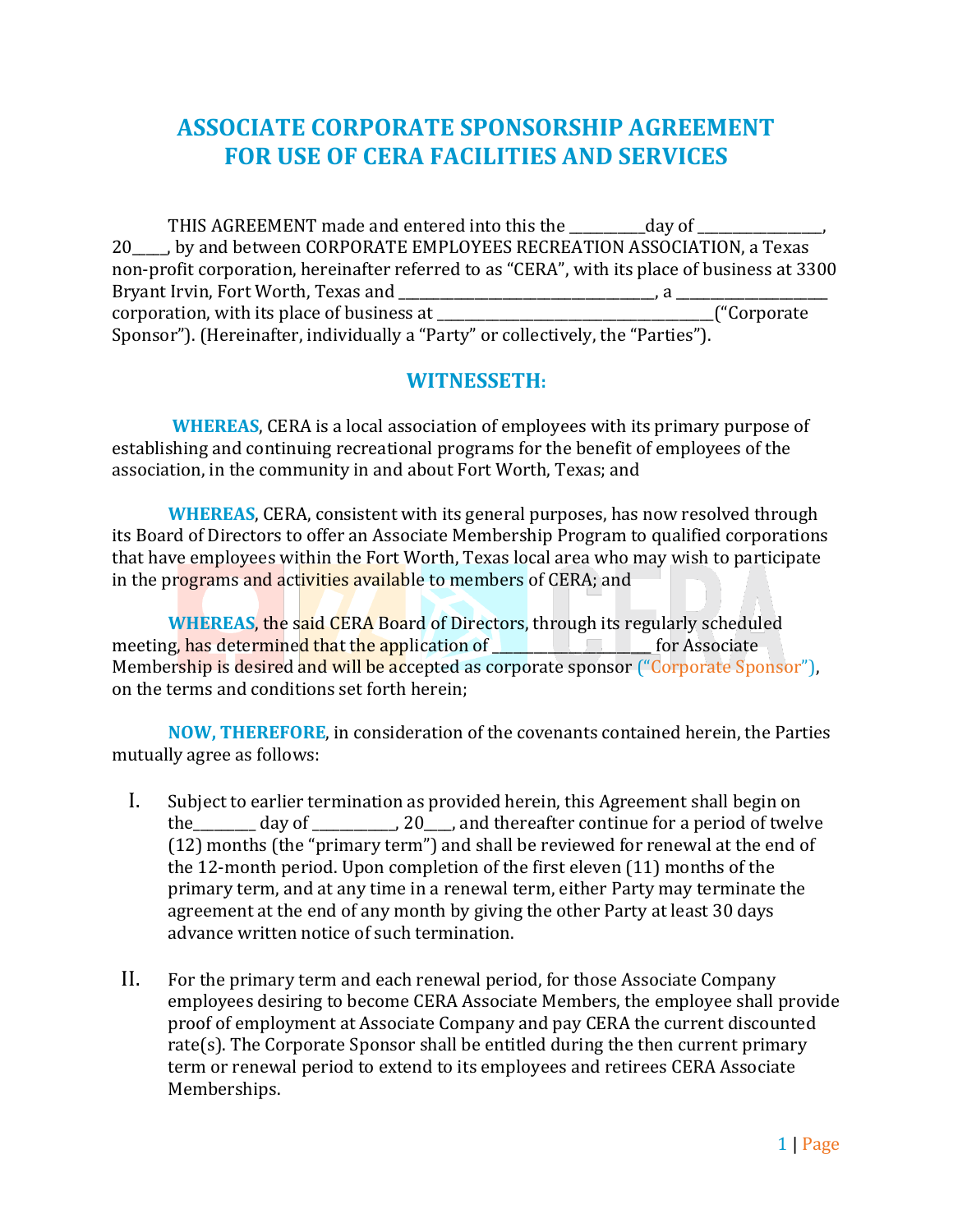- III. The Corporate Sponsor shall not offer an Associate Membership to any employee of the Corporate Sponsor other than its employees employed in the Fort Worth, Texas local area. If an Associate Member resigns or if the Corporate Sponsor shall terminate the employment of any employee, who is an Associate Member, then the Associate Membership of such withdrawing or terminated employee shall also terminate.
- IV. Associate Members and their eligible dependents shall be permitted the nonexclusive use of all of CERA's facilities and to participate in CERA's activities and programs other than those organized for the exclusive use of corporate employees and special groups or league privileges. A list of permitted activities, uses, and fees in the Activity Guide and is incorporated herein by reference. All prices are subject to change without notice. All use and/or participation shall be subject to Policies and Regulations as may be adopted from time to time by the CERA Board of Directors. Corporate Sponsor hereby acknowledges receipt of a copy of the current Policies and Regulations adopted by CERA Board of Directors with respect to the facilities and operations of CERA is provided in this Agreement.
- V. CERA will prepare and provide member identification cards for each of the Corporate Sponsor's employees who become an Associate Member. CERA will coordinate completion of all registration, and release forms as well as an executed and completed Employee Data Form for each employee extended privileges by the Corporate Sponsor who accepted an Associate Membership.
- VI. The Corporate Sponsor hereby designates, as its representative and all information or communications related to this Agreement between the Parties hereto shall be furnished to, by or through said designated representative until such designated representative has been changed by the Corporate Sponsor and the Corporate Sponsor has notified CERA in writing of such change and the appointment of a successor representative.
- VII. Any notice to the Corporate Sponsor or the representative shall be sent to the representative at  $\Box$  is the contract of the solution of such other address as shall from time to time be designated by the Corporate Sponsor by written notice.
- VIII. In the event that more than an incidental number of the employees of the Corporate Sponsor shall fail to comply with the rules and regulations adopted and in effect from time to time by CERA for Associate Members, CERA may immediately terminate this Agreement upon written notice to the Corporate Sponsor and thereupon the membership of all Associate Members of the Corporate Sponsor shall terminate. This Agreement may be terminated by CERA if the Corporate Sponsor shall breach any provision of this Agreement. No termination of this Agreement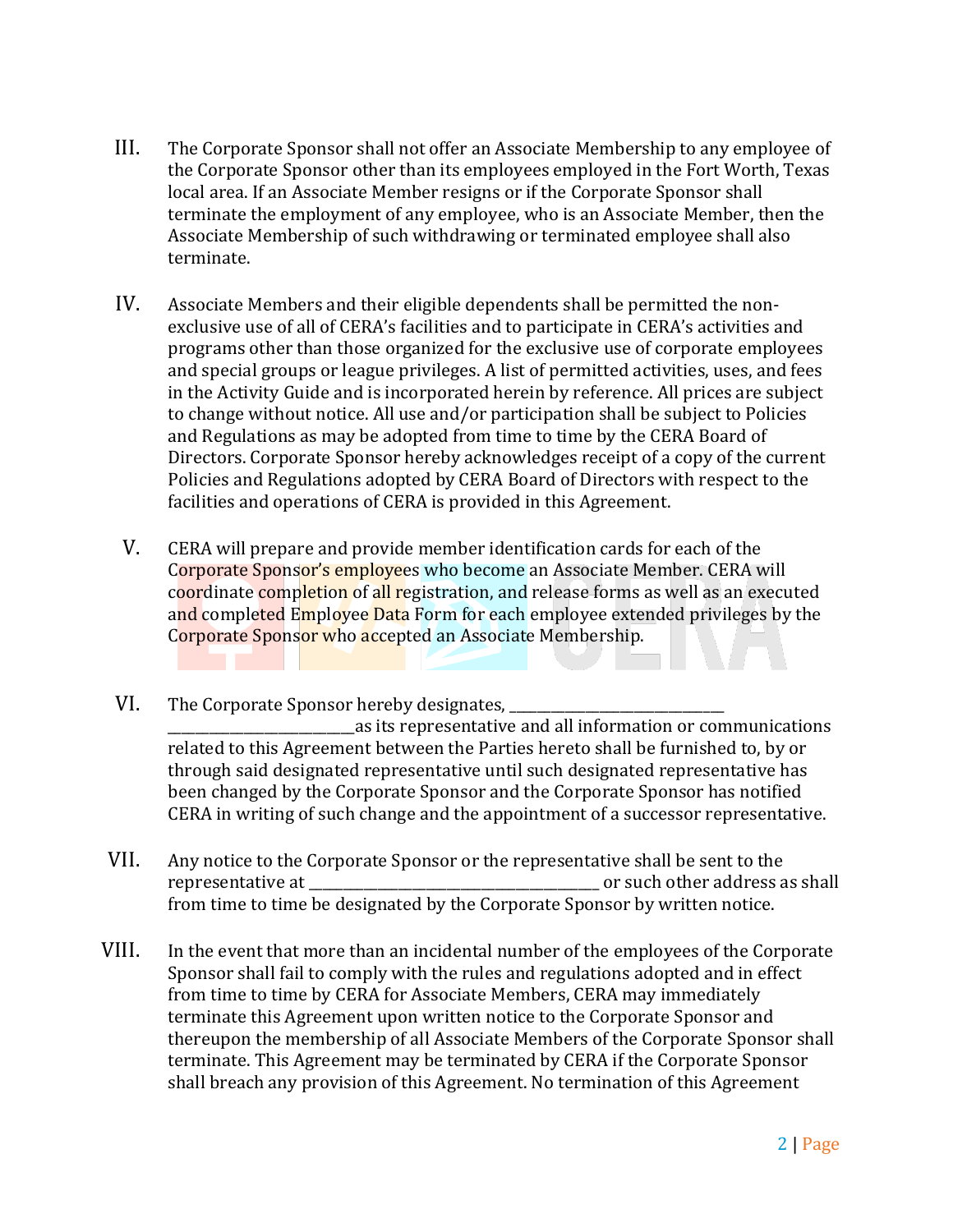shall prejudice the rights of any Party to pursue any remedy for any breach of this Agreement before or after its termination.

- IX. CERA requires, as a condition of membership, each Associate Member, on an individual basis, to execute certain release, indemnity and waiver forms wherein the Associate Member, among other things, agrees to waive, release, hold harmless and indemnify Corporate Employees Recreation Association, its Board of Directors, officers and agents (collectively, the "CERA") from any and all losses, claims, liabilities, actions, costs and expenses including without limitation attorneys' fees, involving personal or bodily injury (including death) or property damage which might be sustained by employee members and/or their guests (including family members) -while on the premises of CERA or occasioned by the use of or condition of any facilities of CERA or participation in any activity or program offered by CERA, whether or not arising out of or resulting from the sole, concurrent or contributory negligence of the CERA, or its respective Board of Directors, officers, employees, representatives or agents. This release does not waive, release, or indemnify CERA from any losses, claims, or liabilities for injury or property damage resulting from the gross negligence or willful misconduct of CERA, its employees, representatives, or agents.
- X. Any notice hereunder to CERA shall be mailed to CERA to the attention of Ted P. Shaw, CERA General Manager, 3300 Bryant Irvin Road, Fort Worth, Texas 76109, or to such other address as shall from time to time be designated by CERA by appropriate written notice.
- XI. This Agreement is not assignable and any membership issued to an employee of the Corporate Sponsor shall not be transferable or assignable.
- XII. This Agreement is binding upon the Parties hereto and their personal representatives, successors and assigns.
- XIII. The Parties hereto each warrant and represent to the other that the persons executing this agreement have the authority and power to bind the Party on behalf of whom the undersigned has executed this Agreement.
- XIV. If any dispute or claim arising out of or relating to this Agreement, a breach of this Agreement or the services provided under this Agreement cannot be settled through negotiation, the Parties agree first to try in good faith to settle the matter by mediation before resorting to litigation or other dispute resolution processes.
- XV. This agreement shall be governed by the laws of the State of Texas without regard to its conflicts of law provisions.